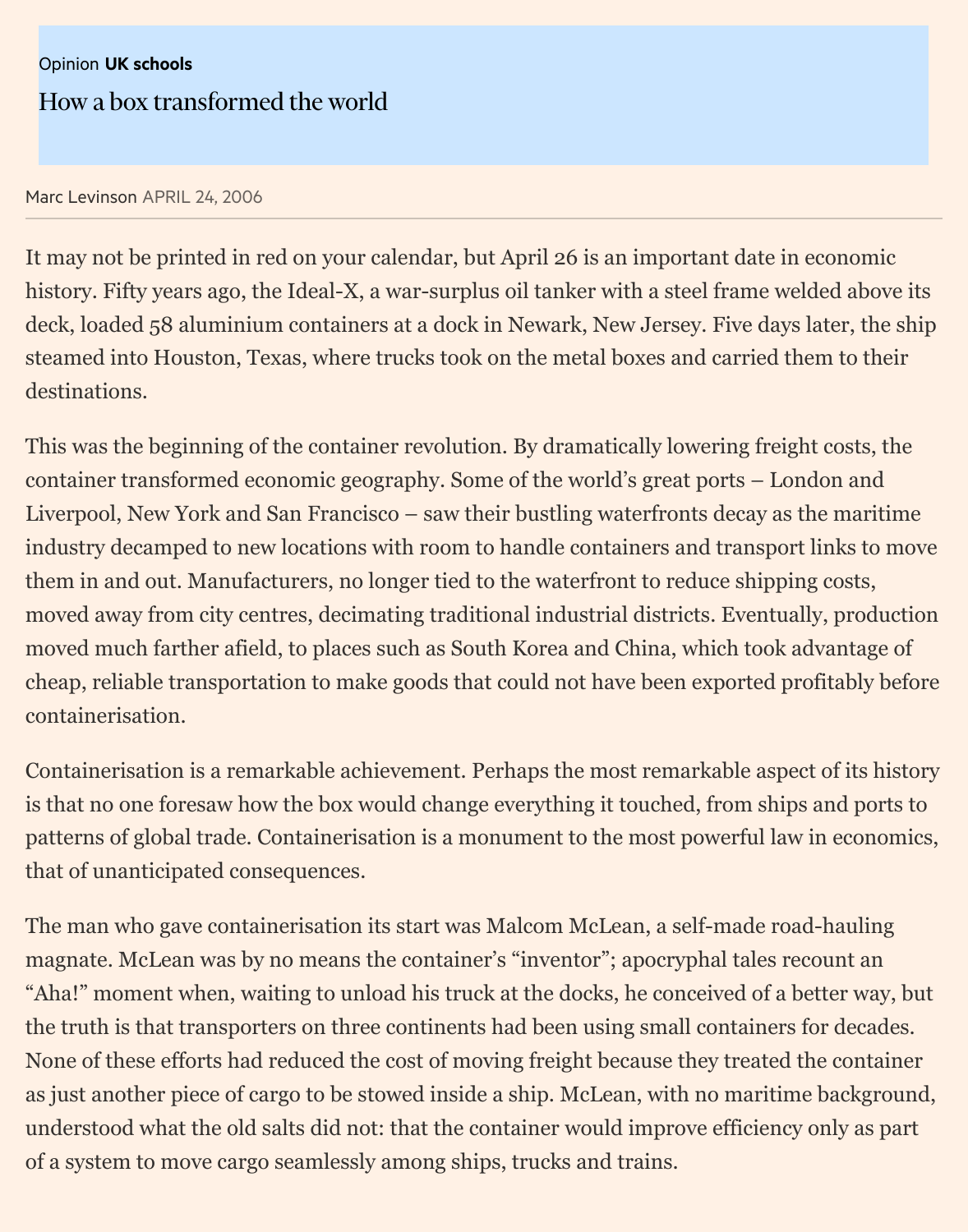No one saw McLean's idea for detaching truck bodies from their wheels and carrying the bodies on special ships as revolutionary. At best, it was regarded as a minor innovation, "an expedient", as one leading naval architect opined in 1958. Perhaps, the experts thought, containers might capture a small share of America's declining coastal shipping business.

The path from the Ideal-X to modern container shipping was littered with mistakes. Some competitors to McLean's Sea-Land Service bought containers that proved too small to be commercially viable. Others rebuilt ships to carry containers alongside traditional loose freight, misunderstanding the need for fast port turnaround to make containerships pay. Dozens of once-proud names in ocean shipping vanished from the scene, the victims of their own missteps as they attempted to enter the container age.

McLean himself erred badly. In October 1968, he ordered the largest, fastest cargo ships ever built, figuring that size and speed would help Sea-Land capture economies of scale. He failed to reckon with the 1973 oil crisis, which made his fuel-guzzling vessels into money-losers. In 1982, now at the helm of a different company, United States Lines, McLean reversed course, buying a fleet of even larger vessels meant to sail around the world slowly, to economise on fuel. Customers turned out to be uninterested in round-the-world service – and plummeting oil prices gave competitors with faster, less fuel-efficient ships the advantage. United States Lines plunged into bankruptcy. Governments misplayed containerisation as well. Between 1955 and 1966, New York City spent well over \$1bn in today's money to reconstruct piers and halt the flight of ship lines to the New Jersey ports at Newark and Elizabeth. By 1970, almost all of those new piers were abandoned, unsuitable for containers. On the opposite coast, San Diego authorities bought a high-priced container crane to serve ships that never came. Political considerations led Taiwan's central planners to build not just one container port but three, two of which saw little traffic for years.

Labour leaders feared the container, but even they were unprepared for the speed with which it destroyed waterfront jobs. Teddy Gleason, New York dock union president, predicted that containerisation would eliminate 30 per cent of his members' work; in reality, 75 per cent had vanished by 1976. When union leaders in London protested against containerisation by mounting a boycott of containerships in 1968, they assumed they would win because the ships would need to call at London. They failed to realise that for containerships, London was not an essential port of call. The ships used the new, non-union port at Felixstowe, 100 miles east, and the union's power withered.

US railroads fought containerisation even harder than the unions, turning away container shipments lest they destroy the business of carrying manufactured goods in boxcars. The